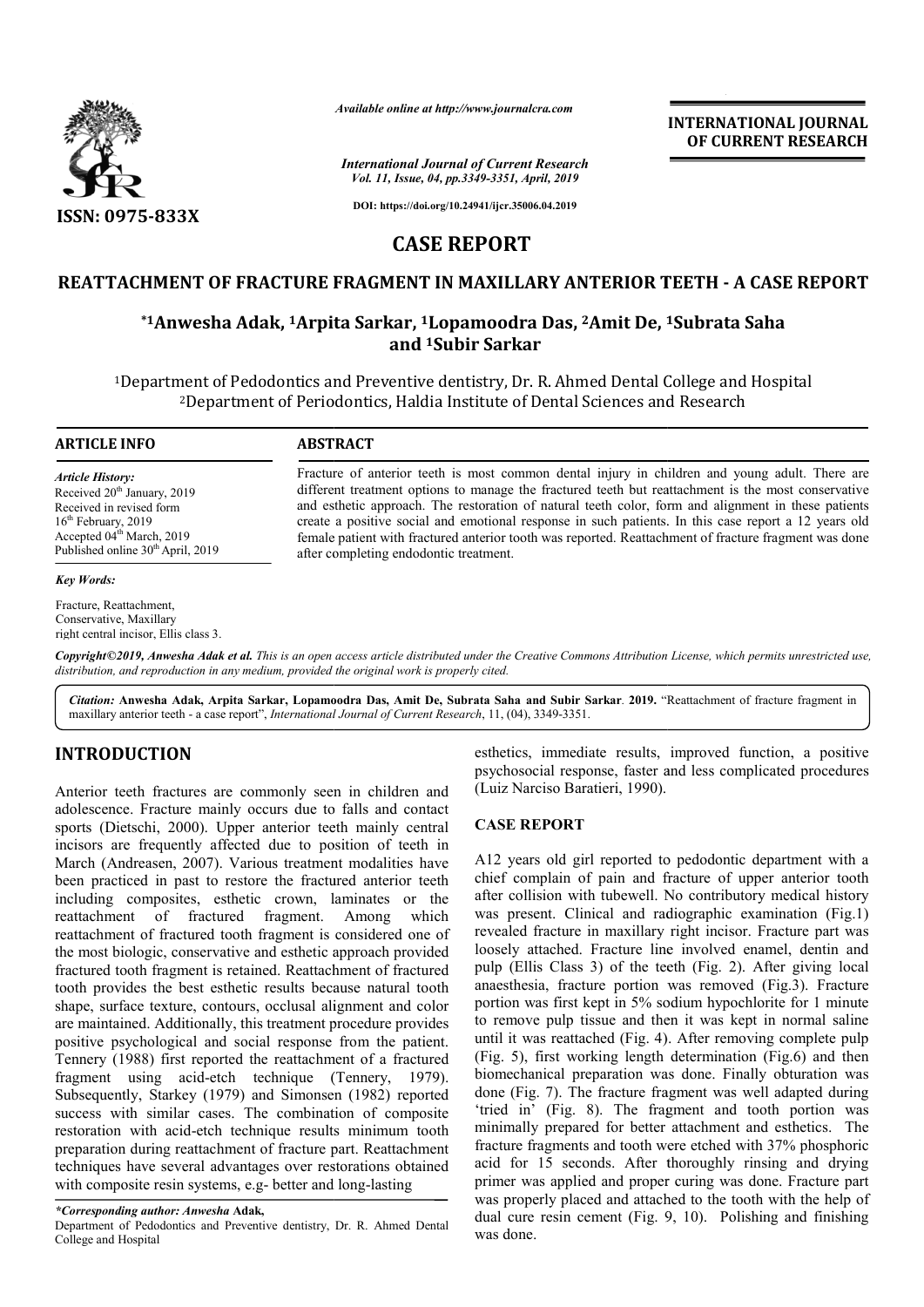

**Fig.1. Fracture maxillary right central incisor**



**Fig. 2. Fracture line involve enamel dentin and pulp**



**Fig. 3. After removing fracture fragment**



**Fig. 4. Fracture fragment in normal saline**



**Fig. 5. Complete pulp removed**



**Fig. 6. Working length determination**



**Fig. 7. Obturation**